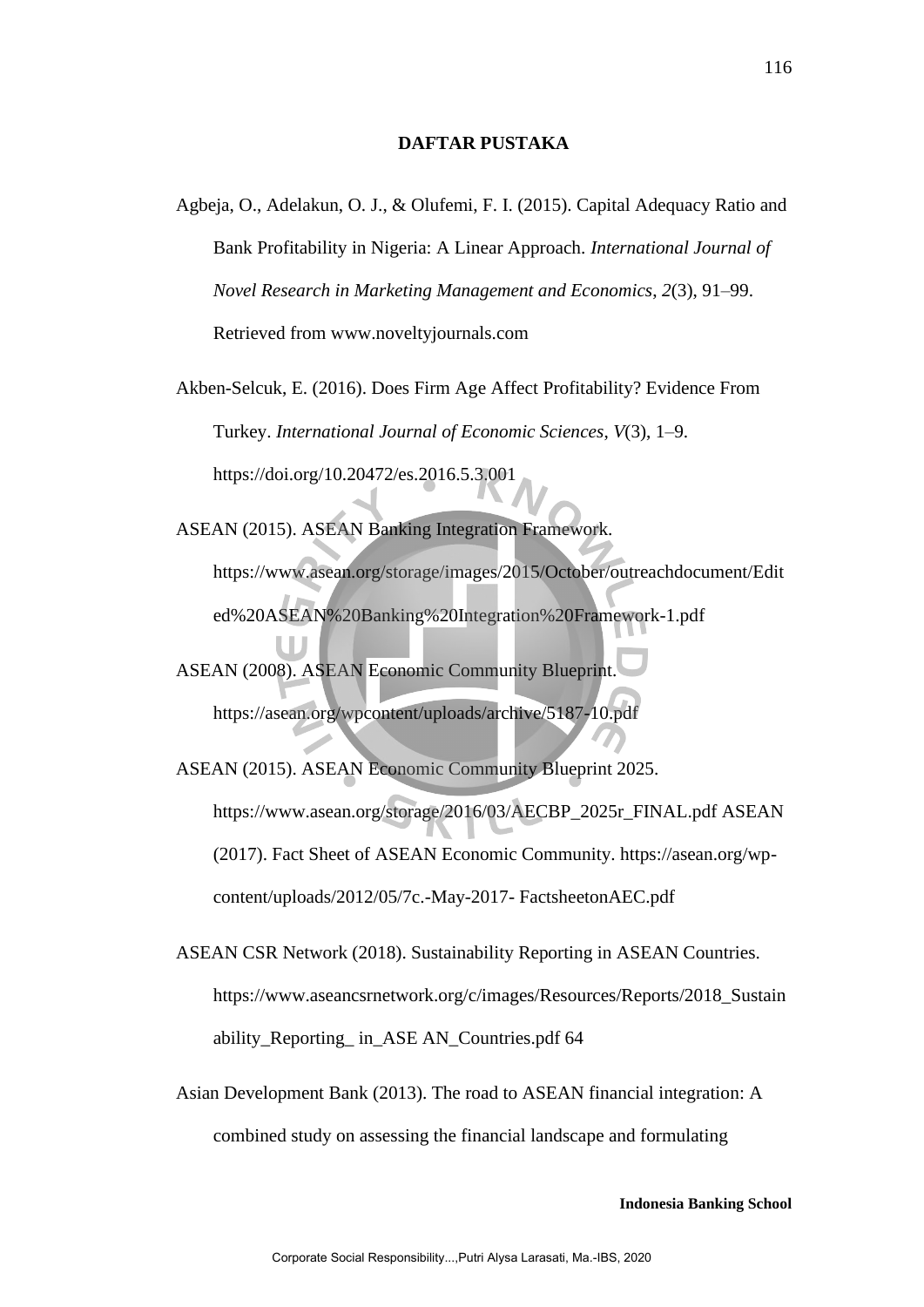milestones for monetary and financial integration in ASEAN. https://www.adb.org/sites/default/files/publication/30202/roadaseanfinanciali ntegration.pdf

- Alarussi, A. S., & Alhaderi, S. M. (2017). Factors affecting profitability in Malaysia. *Journal of Economic Studies*, *45*(3), 442–458. https://doi.org/10.1108/JES-05-2017-0124
- Albulescu, C. T. (2015). Banks' Profitability and Financial Soundness Indicators: A Macro-level Investigation in Emerging Countries. *Procedia Economics and Finance*, *23*(October 2015), 203–209. https://doi.org/10.1016/s2212- 5671(15)00551-1
- Almaqtari, F. A., Al-Homaidi, E. A., Tabash, M. I., & Farhan, N. H. (2018). The determinants of profitability of Indian commercial banks: A panel data approach. *International Journal of Finance and Economics*, *24*(1), 168–185. https://doi.org/10.1002/ijfe.1655
- Amelia, E. (2015). Financial Ratio and Its Influence to Profitability in Islamic Banks. *Al-Iqtishad: Journal of Islamic Economics*, *7*(2), 229–240. https://doi.org/10.15408/ijies.v7i2.1700
- Arena, C., Liong, R., & Vourvachis, P. (2018). Carrot or stick: CSR disclosures by Southeast Asian companies. *Sustainability Accounting, Management and Policy Journal*, *9*(4), 422–454. https://doi.org/10.1108/SAMPJ-06-2016- 0037
- Batchimeg, B. (2017). Financial Performance Determinants of Organi- zations : The Case of Mongolian Companies. *Journal of Competitiveness*, *9*(3), 22–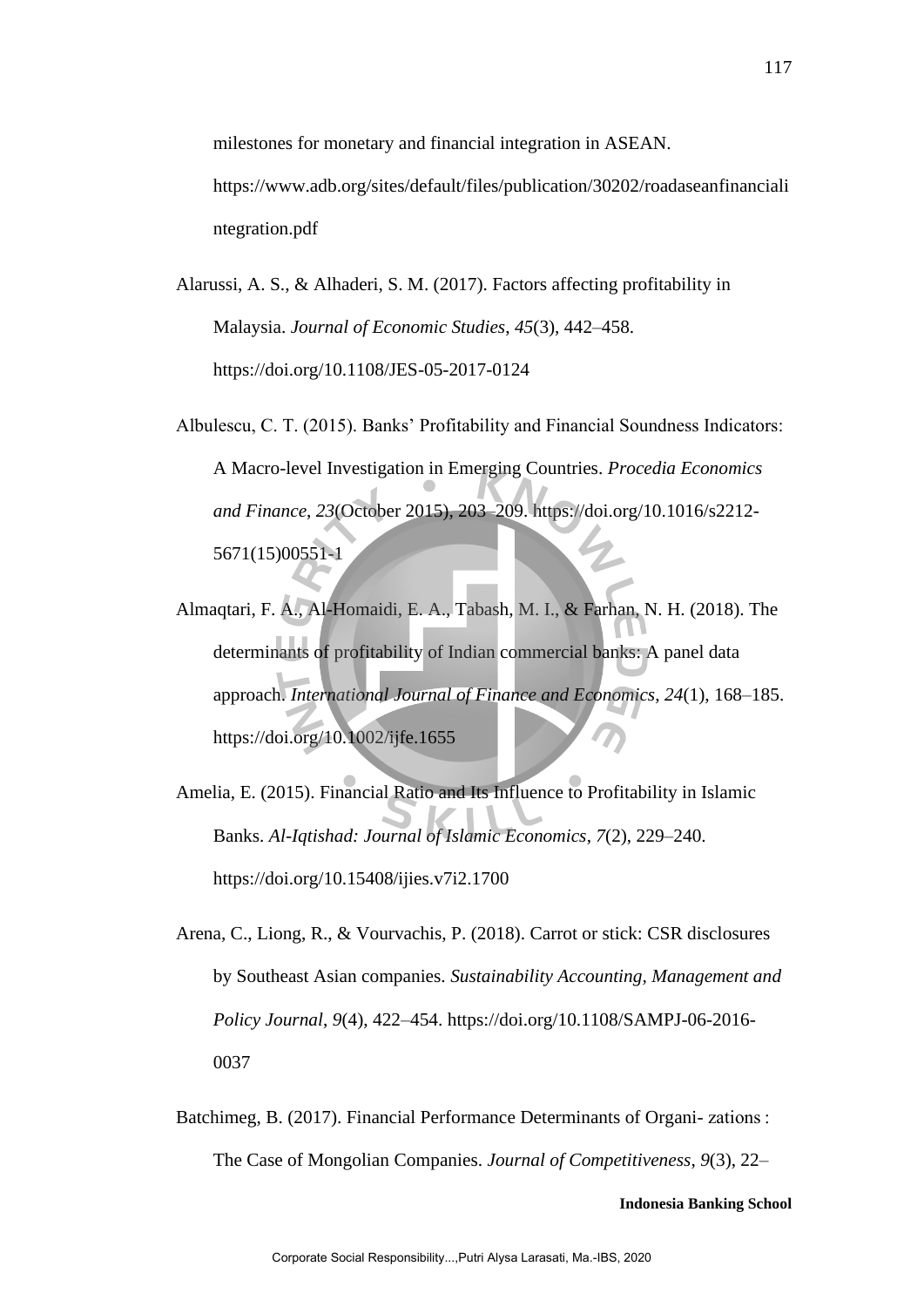33. https://doi.org/10.7441/joc.2017.03.02

Baumgartner, R. J., & Rauter, R. (2016). Strategic perspectives of corporate sustainability management to develop a sustainable organization. *Journal of Cleaner Production*, *140*, 81–92.

https://doi.org/10.1016/j.jclepro.2016.04.146

Benlemlih, M. (2018). Corporate Social Responsibility and Dividend Policy. *Research in International Business and Finance*. https://doi.org/10.1016/j.ribaf.2018.07.005

- Bidhari, S. C. (2015). Effect of Corporate Social Responsibility Information Disclosure on Financial Performance and Firm Value in Banking Industry Listed at Indonesia Stock Effect of Corporate Social Responsibility Information Disclosure on Financial Performance and Firm Value. *Effect of Corporate Social Responsibility Information Disclosure on Financial Performance and Firm Value in Banking Industry Listed at Indonesia Stock Effect of Corporate Social Responsibility Information Disclosure on Financial Performance and Firm Value*, (January 2013).
- Bowie, N. (1991). New directions in corporate social responsibility. *Business Horizons*, *34*(4), 56–65. https://doi.org/10.1016/0007-6813(91)90007-I
- Căpraru, B., & Ihnatov, I. (2014). Banks' Profitability in Selected Central and Eastern European Countries. *Procedia Economics and Finance*, *16*(May), 587–591. https://doi.org/10.1016/s2212-5671(14)00844-2
- DesJardins, J. (2014). *An Introduction to Business Ethics Fifth Edition* (Fifth

Edit). Retrieved from www.mhhe.com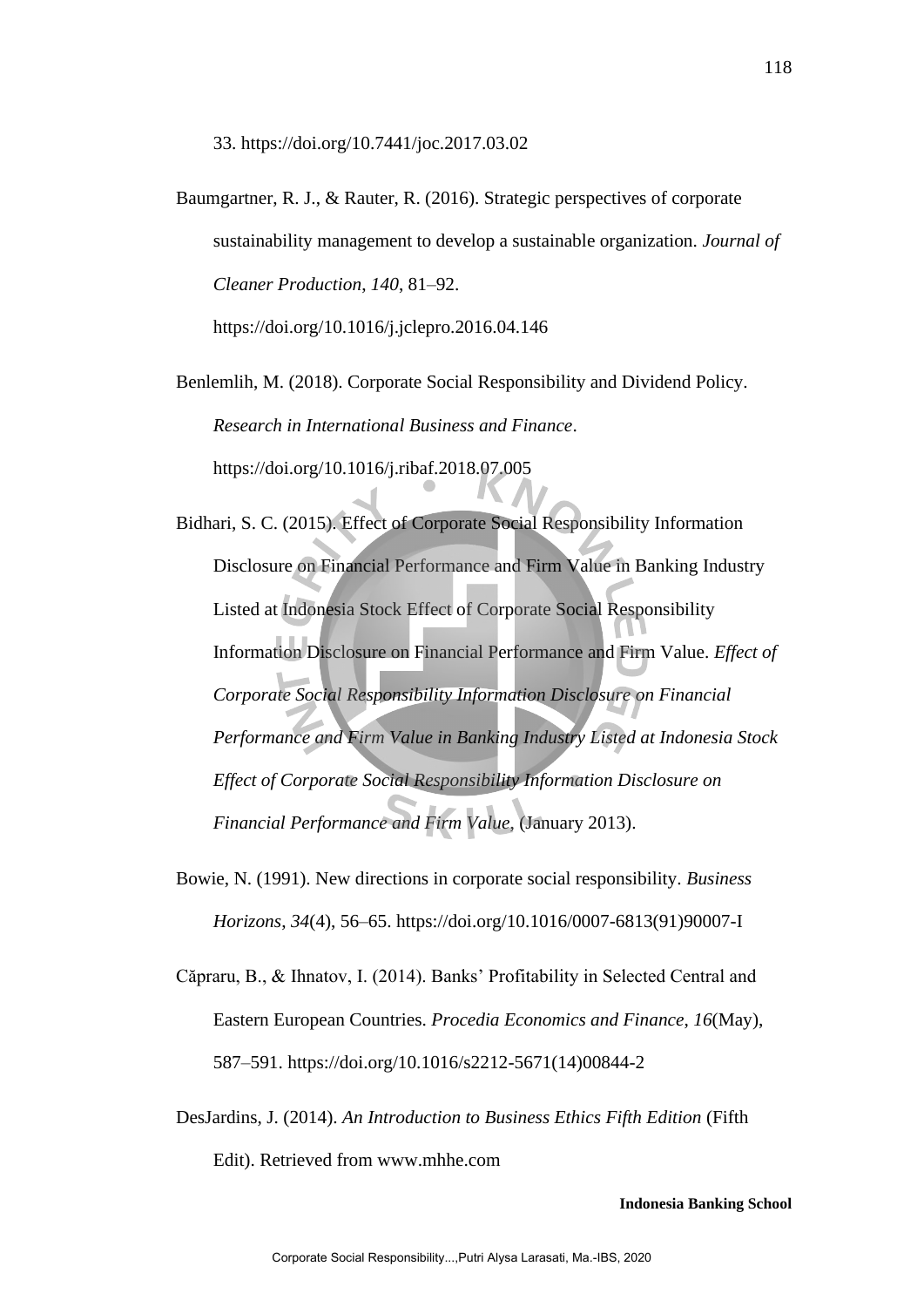Devi, A., & Devi, S. (2014). Determinants of Firms' Profitability in Pakistan. *Research Journal of Finance and Accounting*, *5*, 87–101. https://doi.org/10.32368/fjes.20151106

Dietrich, A., & Wanzenried, G. (2014). The determinants of commercial banking profitability in low-, middle-, and high-income countries. *Quarterly Review of Economics and Finance*, *54*(3), 337–354. https://doi.org/10.1016/j.qref.2014.03.001

- Doğan, M. (2013). Does Firm Size Affect The Firm Profitability ? Evidence from Turkey. *Research Journal of Finance and Accounting*, *4*(4), 53–60.
- Dornean, A., & Oanea, D. C. (2017). *CSR and Company ' s Stock Price . A Comparative Evidence from Bucharest Stock Exchange*. *1*(1).
- Ebner, D., & Baumgartner, R. J. (2006). The relationship between Sustainable Development and Corporate Social Responsibility. *Corporate Responsibility Research Conference (CCRC)*, (September), 17. https://doi.org/10.1177/2158244017712027
- Etikan, I., & Alkassim, S. A. M. R. S. (2016). Comparison of Convenience Sampling and Purposive Sampling. *American Journal of Theoretical and Applied Statistics*, *5*(1), 1. https://doi.org/10.11648/j.ajtas.20160501.11
- Fauziah, G., Irwanto, A. K., & Syamsun, M. (2016). *Pengaruh Pengungkapan Corporate Social Responsibility terhadap Nilai Perusahaan pada Indeks Saham LQ 45*. *11*(1), 52–60.

Ferrer, R. C. (2016). Financial Performance, Liqudity, Financial Leverage, And

119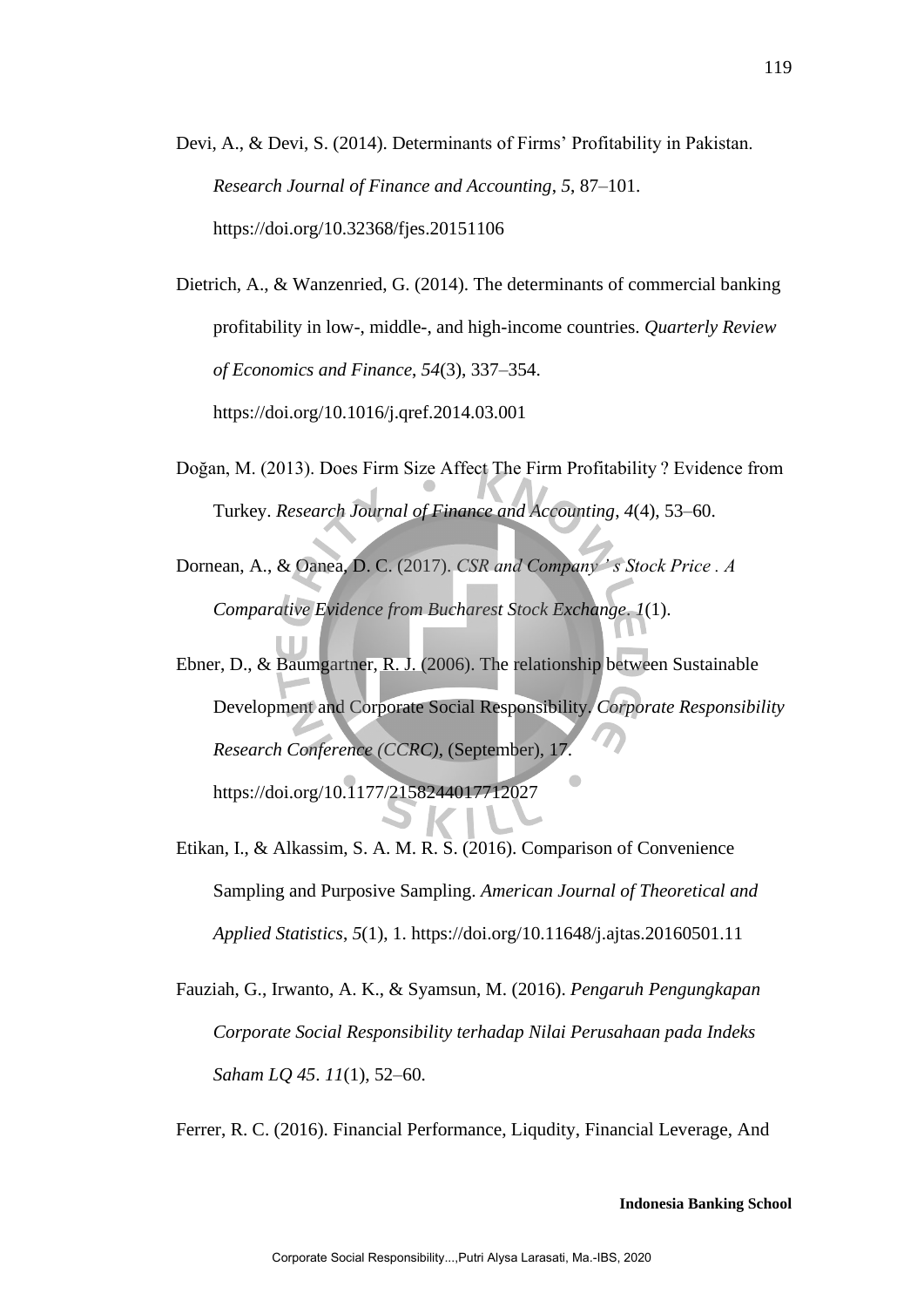The Extent of Their Compliance With IFRS3 Business Combination Between 2006-2010: A Test Of Ross' Siganling Theory. *Academy of Accounting and Financial Studies Journal*, *20*(2), 74–92.

- Gamerschlag, R., Möller, K., & Verbeeten, F. (2011). Determinants of voluntary CSR disclosure: Empirical evidence from Germany. *Review of Managerial Science*, *5*(2), 233–262. https://doi.org/10.1007/s11846-010-0052-3
- García-Sánchez, I. M., Hussain, N., Martínez-Ferrero, J., & Ruiz-Barbadillo, E. (2019). Impact of disclosure and assurance quality of corporate sustainability reports on access to finance. *Corporate Social Responsibility and Environmental Management*, *26*(4), 832–848. https://doi.org/10.1002/csr.1724
- Garriga, E., & Melé, D. (2004). Corporate Social Responsibility Theories: Mapping the Territory. *Journal of Business Ethics*, 51–71.
- Gras-Gil, E., Palacios Manzano, M., & Hernández Fernández, J. (2016). Investigating the relationship between corporate social responsibility and earnings management: Evidence from Spain. *BRQ Business Research Quarterly*, *19*(4), 289–299. https://doi.org/10.1016/j.brq.2016.02.002
- Gujarati, D. N., & Porter, D. C. (2010). Basic Econometrics. In A. E. Hilbert (Ed.), *Mc Graw-Hill/irwin* (5th Editio). Douglas Reiner.
- Handayani, T., & Abubakar, L. (2018). Commitment to ASEAN Banking Integrating Framework: Equality of Access, Treatment and Environment. *IOP Conference Series: Earth and Environmental Science*, *175*(1). https://doi.org/10.1088/1755-1315/175/1/012161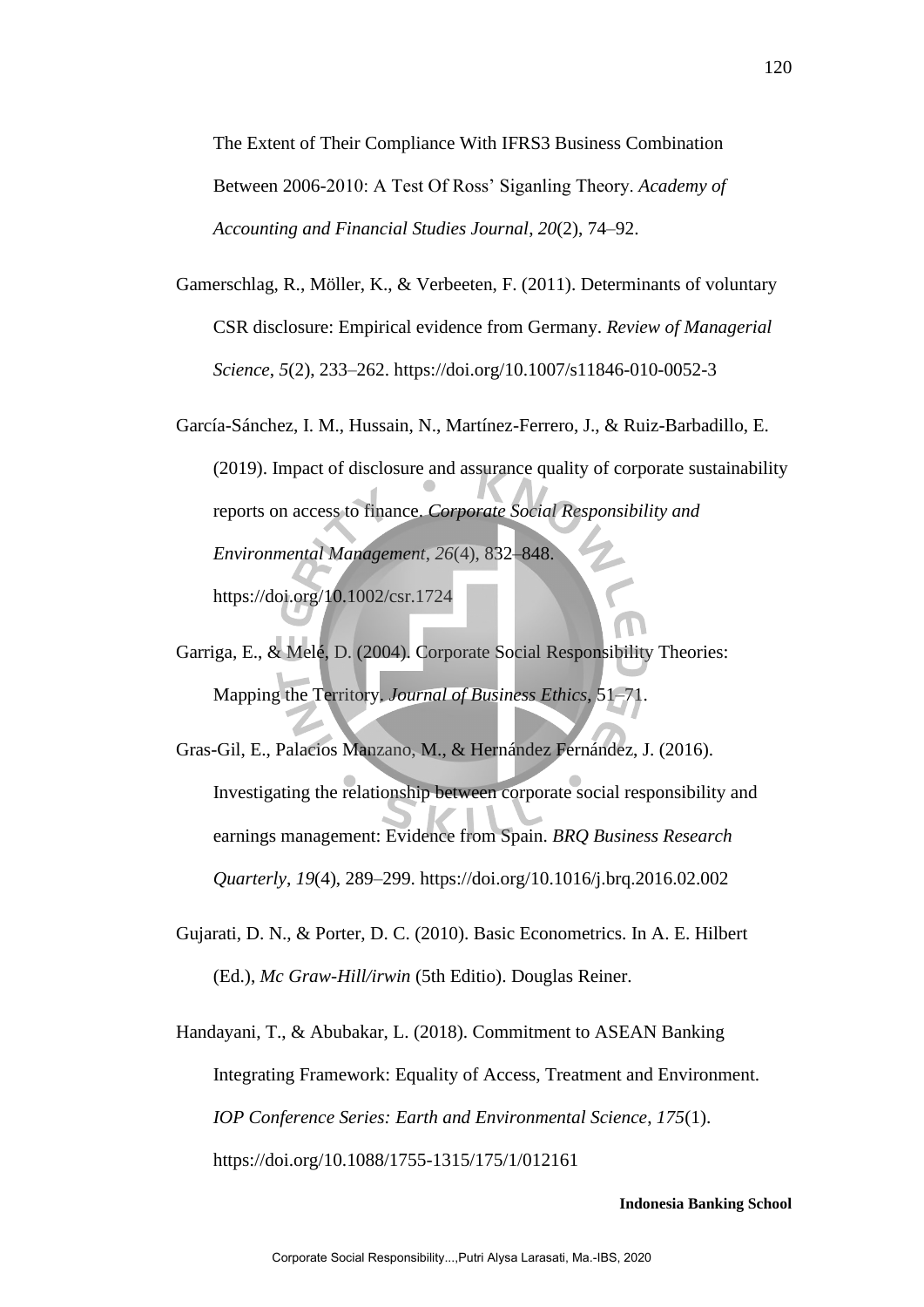- Hariyanto, L., & Juniarti. (2014). Pengaruh Family Control, Firm Risk, Firm Size Dan Firm Age Terhadap Profitabilitas Dan Nilai Perusahaan Pada Sektor Keuangan. *Business Accounting Review*, *2*(1), 141–149. https://doi.org/10.1017/CBO9781107415324.004
- Harjoto, M. A., & Jo, H. (2015). *Legal vs . Normative CSR : Differential Impact on Analyst Dispersion , Stock Return Volatility , Cost of Capital , and Firm Value*. 1–20. https://doi.org/10.1007/s10551-014-2082-2
- Hategan, C. D., & Curea-Pitorac, R. I. (2017). Testing the correlations between corporate giving, performance and company value. *Sustainability (Switzerland)*, *9*(7), 1–20. https://doi.org/10.3390/su9071210
- Horne, J. C. Van, & Wachowicz, J. M. (2005). Fundamentals of Financial Management 13th Edition. In *Pearson Education Limited* (13th ed.). https://doi.org/10.5005/jp/books/10677\_12
- Hu, V. in, & Scholtens, B. (2014). Corporate social responsibility policies of commercial banks in developing countries. *Sustainable Development*, *22*(4), 276–288. https://doi.org/10.1002/sd.1551
- Ikatan Bankir Indonesia. (2015). *Manajemen Risiko 2* (Edisi Pert). Jakarta: PT Gramedia Pustaka Utama.

Ilaboya, O. J., & Ohiokha, I. F. (2016). Firm Age, Size and Profitability Dynamics: A Test of Learning by Doing and Structural Inertia Hypotheses. *Business and Management Research*, *5*(1). https://doi.org/10.5430/bmr.v5n1p29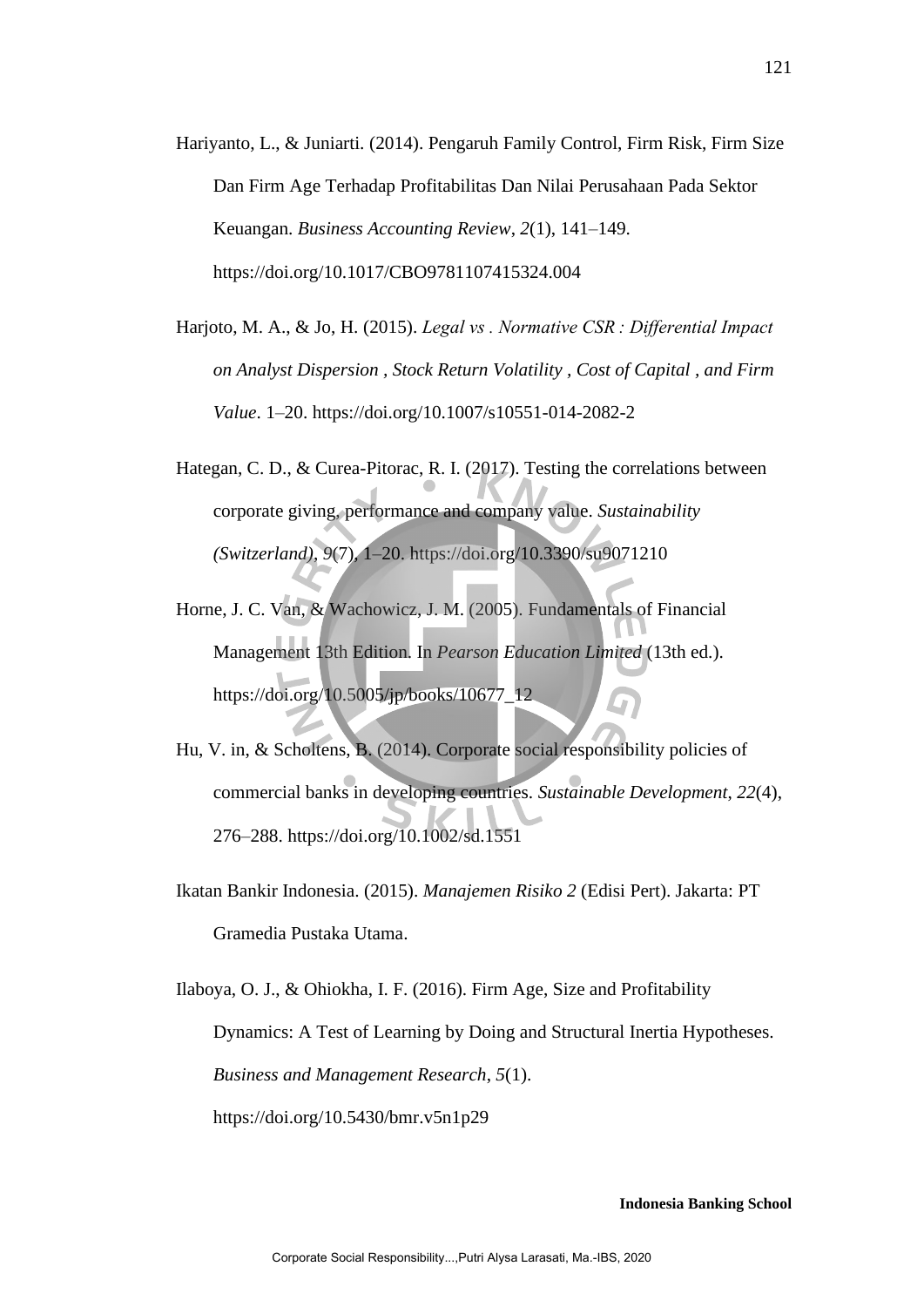- Inoue, Y., & Lee, S. (2010). Effects of different dimensions of corporate social responsibility on corporate financial performance in tourism-related industries. *Tourism Management*, *32*(4), 790–804. https://doi.org/10.1016/j.tourman.2010.06.019
- Jizi, M., Nehme, R., & Salama, A. (2016). Do social responsibility disclosures show improvements on stock price? *The Journal of Developing Areas*, *50*(2), 77–95. https://doi.org/10.1353/jda.2016.0075
- Johansson, S., Karlsson, A., & Hagberg, C. (2015). The relationship between CSR and financial performance -A quantitative study examining Swedish publicly traded companies. *Linnaeus University Sweden*, *7*(May), 51–58.
- Kartikasari, D., & Merianti, M. (2016). The effect of leverage and firm size to profitability of public manufacturing companies in Indonesia. *International Journal of Economics and Financial Issues*, *6*(2), 409–413.
- Khatab, H., Masood, M., Zaman, K., Saleem, S., & Saeed, B. (2011). Corporate Governance and Firm Performance: A Case study of Karachi Stock Market. *International Journal of Trade, Economics and Finance*, *2*(1), 39–43. https://doi.org/10.7763/ijtef.2011.v2.76
- Klerk, M. De, Villiers, C. de, & Staden, C. van. (2015). The influence of corporate social responsibility disclosure on share prices Evidence from the United Kingdom. *Pacific Accounting Review*, *27*(2), 208–228. https://doi.org/http://dx.doi.org/10.1108/MRR-09-2015-0216
- KPMG (2017). The KPMG Survey of Corporate Social Responsibility Reporting. https://assets.kpmg/content/dam/kpmg/xx/pdf/2017/10/kpmgsurveyofcorpora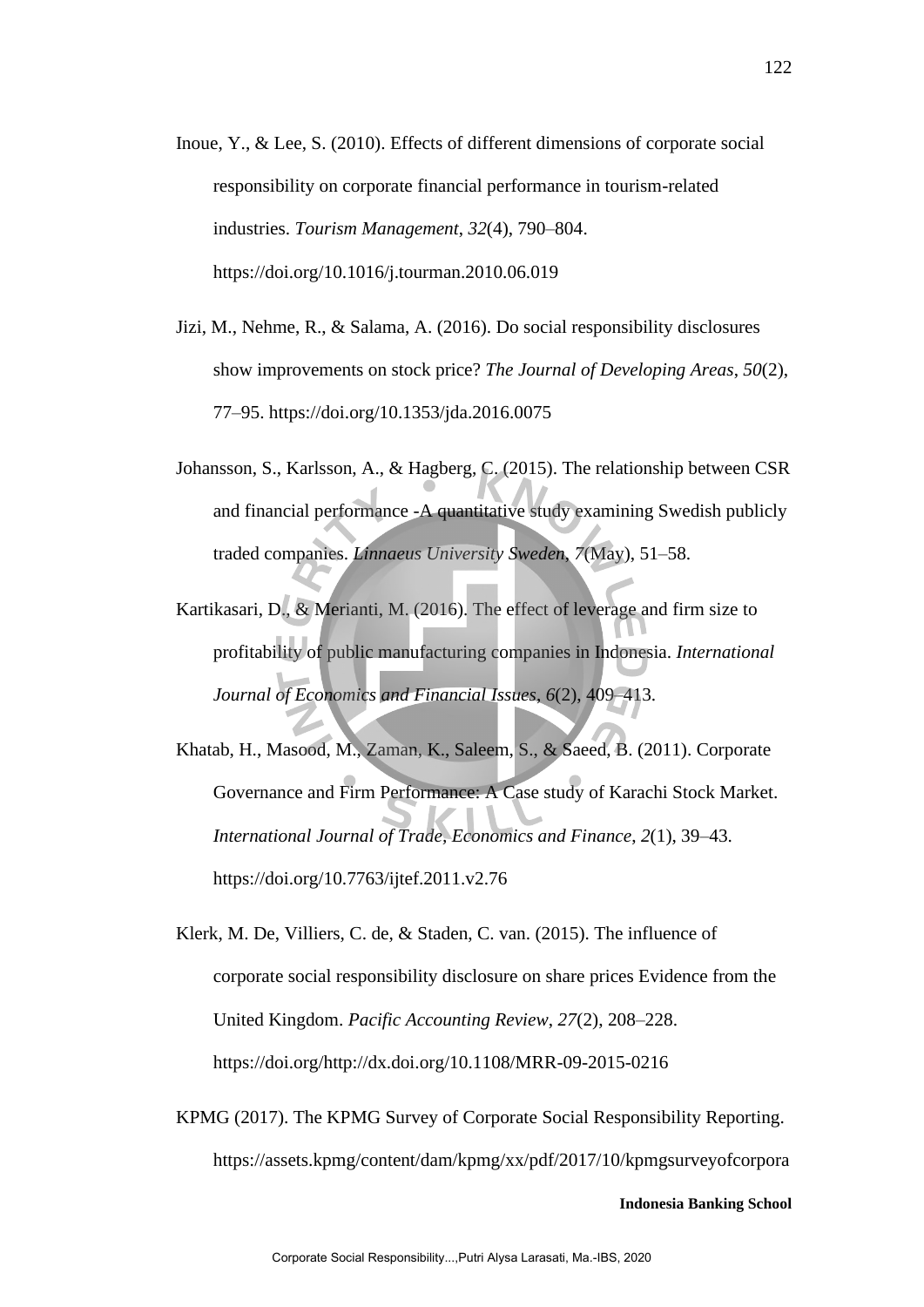teresponsibility-reporting-2017.pdf

- Krasodomska, J. (2015). CSR disclosures in the banking industry, Empirical evidence from Poland. *Social Responsibility Journal*, *11*(3), 406–423. https://doi.org/10.1108/SRJ-02-2013-0019
- Lev, B., Petrovits, C., & Radhakrishnan, S. (2010). Is doing good good for you? How corporate charitable contributions enhance revenue growth. *Strategic Management Journal*, *31*(2), 182–200. https://doi.org/10.1002/smj.810
- Lipunga, A. M. (2014). Determinants of Profitability of Listed Commercial Banks in Developing Countries : Evidence from Malawi. *Research Journal of Finance and Accounting*, *5*(6), 41–49.
- Malik, M. S., Awais, M., & Khursheed, A. (2016). Impact of Liquidity on Profitability: A Comprehensive Case of Pakistan's Private Banking Sector. *International Journal of Economics and Finance*, *8*(3), 69. https://doi.org/10.5539/ijef.v8n3p69
- Málovics, G., Csigéné, N. N., & Kraus, S. (2008). The role of corporate social responsibility in strong sustainability. *Journal of Socio-Economics*, *37*(3), 907–918. https://doi.org/10.1016/j.socec.2006.12.061
- Mamun, M. A., Shaikh, J. M., & Easmin, R. (2017). Corporate Social Responsibility Disclosure in Malaysian Business. *Academy of Strategic Management Journal.*
- Maqbool, S., & Zameer, M. N. (2018). Corporate social responsibility and financial performance: An empirical analysis of Indian banks. *Future*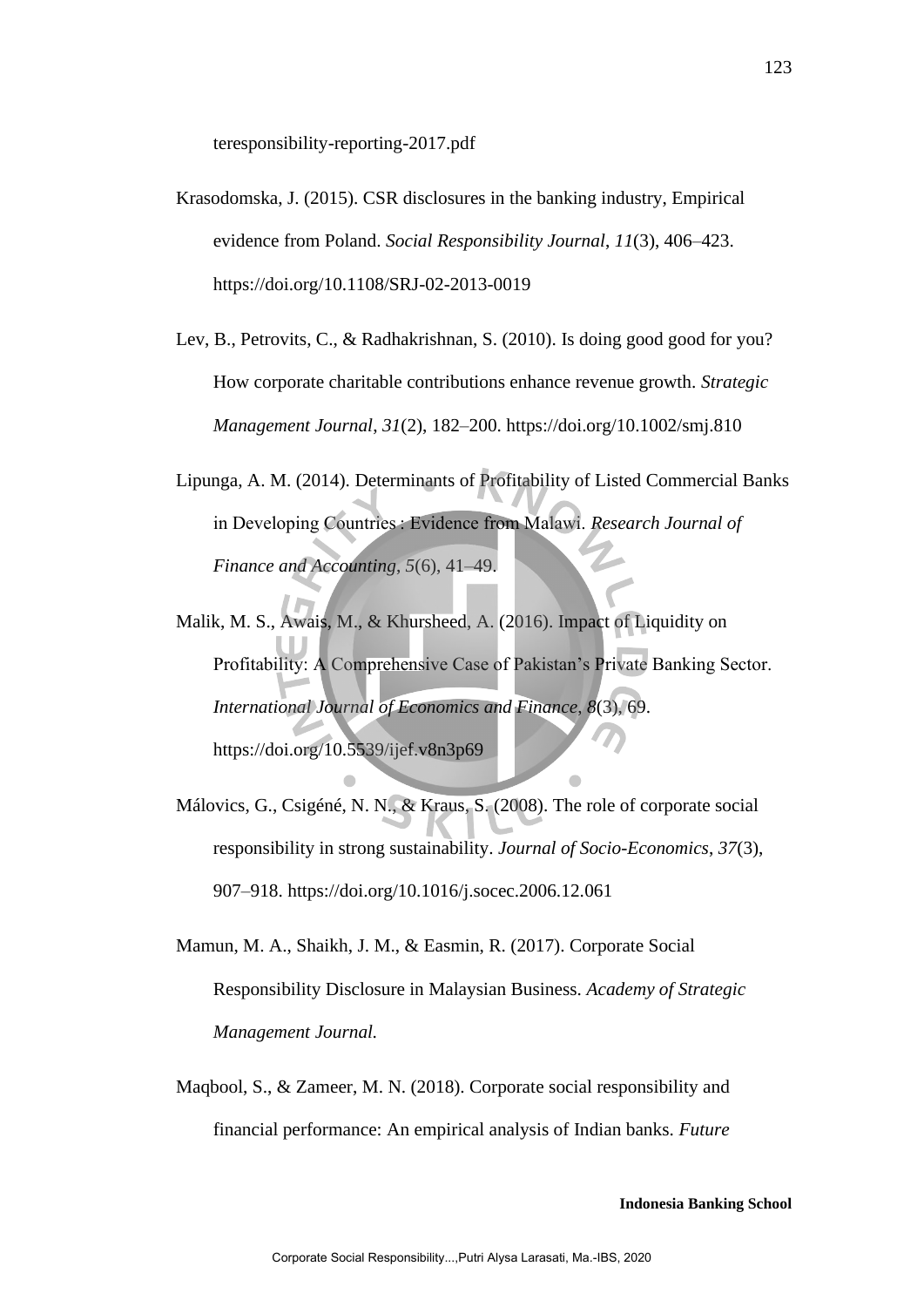*Business Journal*, *4*(1), 84–93. https://doi.org/10.1016/j.fbj.2017.12.002

- Matuszak, Ł., & Rózańska, E. (2019). A non-linear and disaggregated approach to studying the impact of CSR on accounting profitability: Evidence from the Polish banking industry. *Sustainability (Switzerland)*, *11*(1), 1–21. https://doi.org/10.3390/su11010183
- Mendoza, R., & Rivera, J. P. R. (2017). The effect of credit risk and capital adequacy on the profitability of rural banks in the Philippines. *Scientific Annals of Economics and Business*, *64*(1), 83–96. https://doi.org/10.1515/saeb-2017-0006
- Mita, A. F., Silalahi, H. F., & Halimastussadiah, A. (2018). Corporate social responsibility (CSR) disclosure and banks' fi-nancial performance in Five ASEAN countries. *Journal of Economics, Business & Accountancy Ventura*, *21*(2), 159–167. https://doi.org/10.14414/jebav.v21i2.1437
- Moslemany, R. El, & Etab, M. (2017). The effect of corporate social responsibility disclosures on financial performance in the banking industry : empirical study on Egyptian banking sector. *International Journal of Business and Economic Development*, *5*(1), 20–34.
- Muid, D. (2011). PENGARUH CORPORATE SOCIAL RESPONSIBILITY ( The Influence Corporate Social Responsibility to Stock Return ). *Fokus Ekonomi*, *6*(1), 105–121.
- Nollet, J., Filis, G., & Mitrokostas, E. (2016). Corporate social responsibility and financial performance: A non-linear and disaggregated approach. *Economic Modelling*, *52*, 400–407. https://doi.org/10.1016/j.econmod.2015.09.019

124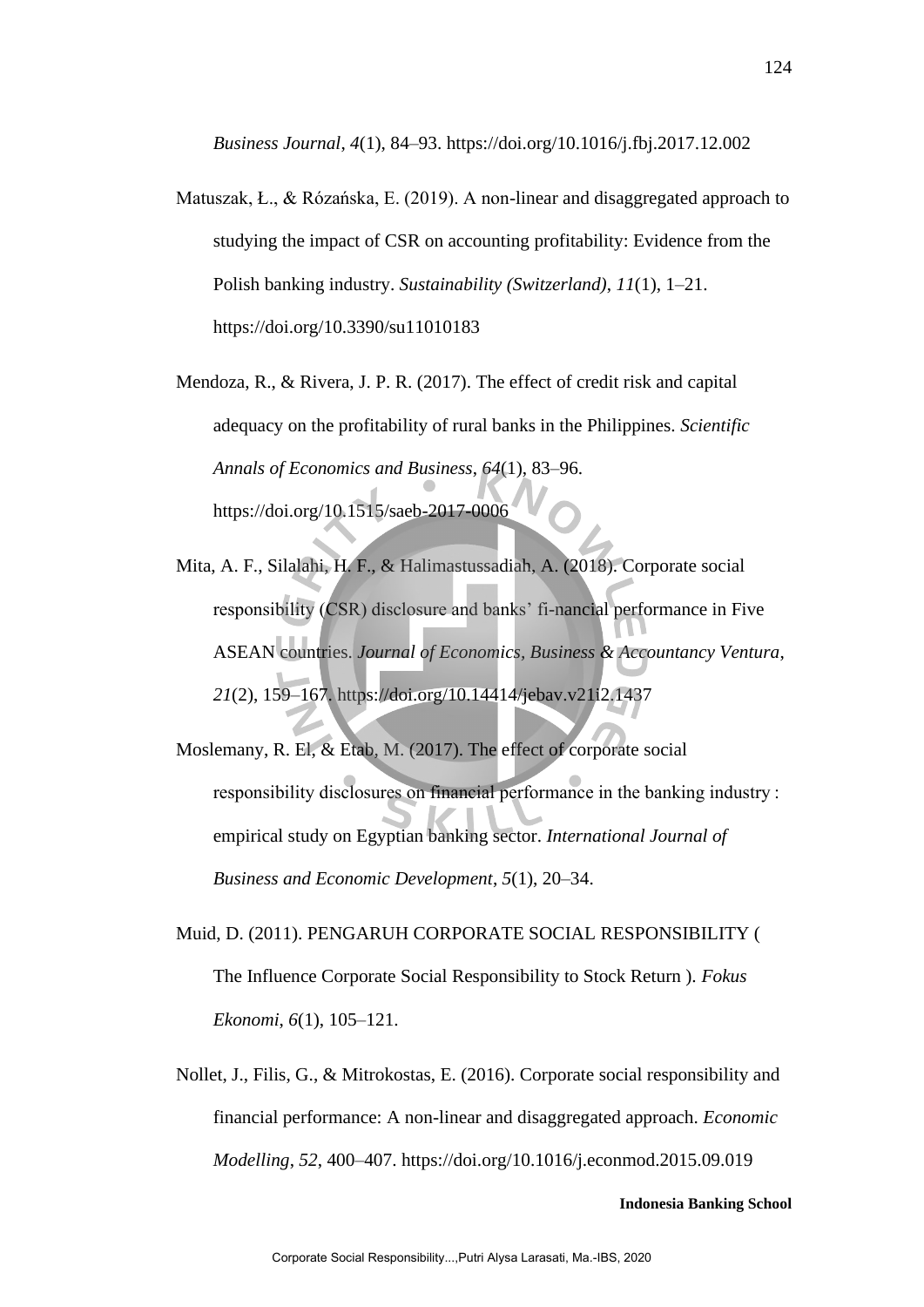- Olalekan, A., & Adeyinka, S. (2013). Capital Adequacy and Banks' Profitability: an Empirical Evidence From Nigeria. *American International Journal of Contemporary Research*, *3*(10), 87–93.
- Opoku, R. T., Angmor, P. L., & Boadi, L. A. (2016). *Credit Risk and Bank Profitability : Evidence from Ghana Stock Exchange*. *02*(3), 89–96.
- Oyewumi, O. R., Ogunmeru, O. A., & Oboh, C. S. (2018). Investment in corporate social responsibility , disclosure practices , and fi nancial performance of banks in Nigeria. *Future Business Journal*, *4*(2), 195–205. https://doi.org/10.1016/j.fbj.2018.06.004
- Platonova, E., Asutay, M., Dixon, R., & Mohammad, S. (2016). The Impact of Corporate Social Responsibility Disclosure on Financial Performance: Evidence from the GCC Islamic Banking Sector. *Journal of Business Ethics*, *151*(2), 451–471. https://doi.org/10.1007/s10551-016-3229-0
- Prasanjaya, A. A. Y., & Ramantha, I. W. (2013). ANALISIS PENGARUH RASIO CAR, BOPO, LDR DAN UKURAN PERUSAHAAN TERHADAP PROFITABILITAS BANK YANG TERDAFTAR DI BEI. *E-Jurnal Akuntansi*, *4*(1), 230–245.
- Reverte, C. (2016). Corporate social responsibility disclosure and market valuation: evidence from Spanish listed firms. *Review of Managerial Science*, (3), 411–435. https://doi.org/10.1007/s11846-014-0151-7
- Runtulalu, A., & Atmadja, S. (2015). *Pengaruh Corporate Social Responsibility Terhadap Stock Return Dengan Firm Performance Sebagai Variabel Mediasi Pada Perusahaan Yang Terdaftar Di Bursa Efek Indonesia*. 313–

125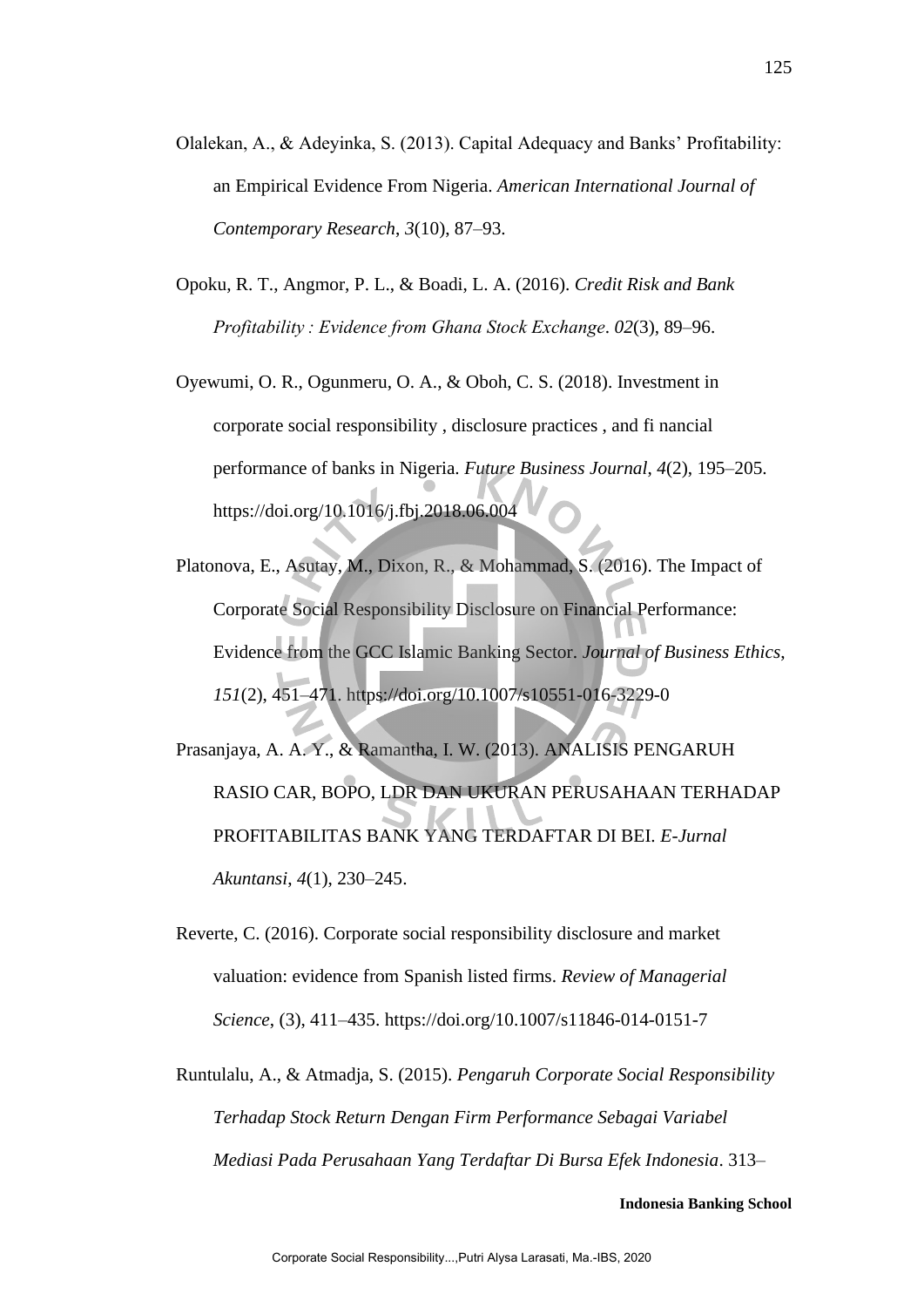Simatupang, B. M. (2006). *Bank Recapitalization, Bank Performance and Real Sector Lending: An Analysis of Indonesia's Economic Recovery from the Crises of 1997-1998*.

Siregar, N. B., & Br Bukit, R. (2017). *Impact of Corporate Social Responsibility and Company Size on Corporate Financial Performance with Good Corporate Governance as Moderating Variable*. *46*(Ebic 2017), 241–248. https://doi.org/10.2991/ebic-17.2018.37

- Siueia, T. T., Wang, J., & Deladem, T. G. (2019). Corporate Social Responsibility and financial performance: A comparative study in the Sub-Saharan Africa banking sector. *Journal of Cleaner Production*, *226*, 658–668. https://doi.org/10.1016/j.jclepro.2019.04.027
- Su, W., Peng, M. W., Tan, W., Cheung, Y., Su, W., Peng, M. W., & Tan, W. (2016). The Signaling Effect of Corporate Social Responsibility in Emerging Economies. *Journal of Business Ethics*, *134*(3), 479–491. https://doi.org/10.1007/s
- Tan, S. Y. L., & Kamaruddin, H. (2019). Environmental Challenges Within ASEAN: Contemporary Legal Issues and Future Considerations. *ASEAN Post-50*, 155–176. https://doi.org/10.1007/978-981-13-8043-3
- Verbeeten, F. H. M., Gamerschlag, R., & Möller, K. (2016). Are CSR disclosures relevant for investors? Empirical evidence from Germany. *Management Decision*, *54*(6), 1359–1382. https://doi.org/10.1108/MD-08-2015-0345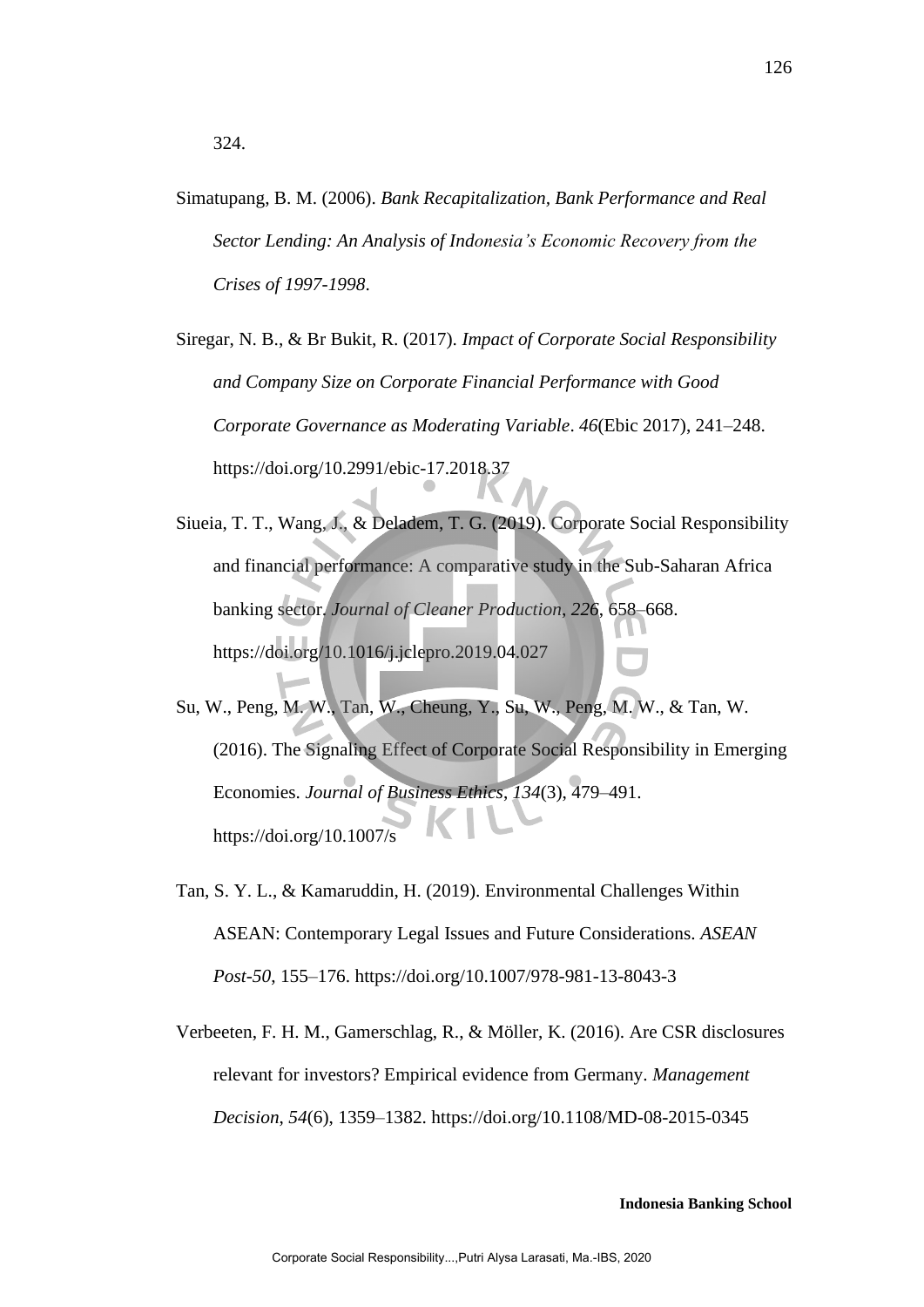Wan Ahamed, W. S., Almsafir, M. K., & Al-Smadi, A. W. (2014). Does Corporate Social Responsibility Lead to Improve in Firm Financial Performance? Evidence from Malaysia. *International Journal of Economics and Finance*, *6*(3), 126–138. https://doi.org/10.5539/ijef.v6n3p126

Waworuntu, S. R., Wantah, M. D., & Rusmanto, T. (2014). CSR and Financial Performance Analysis: Evidence from Top ASEAN Listed Companies. *Procedia - Social and Behavioral Sciences*, *164*(August), 493–500. https://doi.org/10.1016/j.sbspro.2014.11.107

Website Resmi Global Reporting Initiative.

https://www.globalreporting.org/information/about-gri/Pages/default.aspx

Website Resmi UNEP Financial Initiative. Principles for Responsible Banking. https://www.unepfi.org/banking/bankingprinciples/ Website Resmi The ASEAN Post. 2018. The Rise of ASEAN's Financial Service. https://theaseanpost.com/article/rise-aseans-financial-services

Website Resmi United Nations Industrial Development Organization. What is CSR.

https://www.unido.org/ourfocus/advancingeconomiccompetitiveness/competi

tive-trade-capacitiesandcorporateresponsibility/corporate-social-

responsibilitymarketintegration/what-csr

Website Resmi World Economic Forum. 2019. Banking on Sustainability-Whats Next. https://www.weforum.org/agenda/2019/09/how-

bankscanbemoresustainable/ 71

Winarno, W. W. (2011). *Analisis Ekonometrika dan Statistika dengan Eviews*